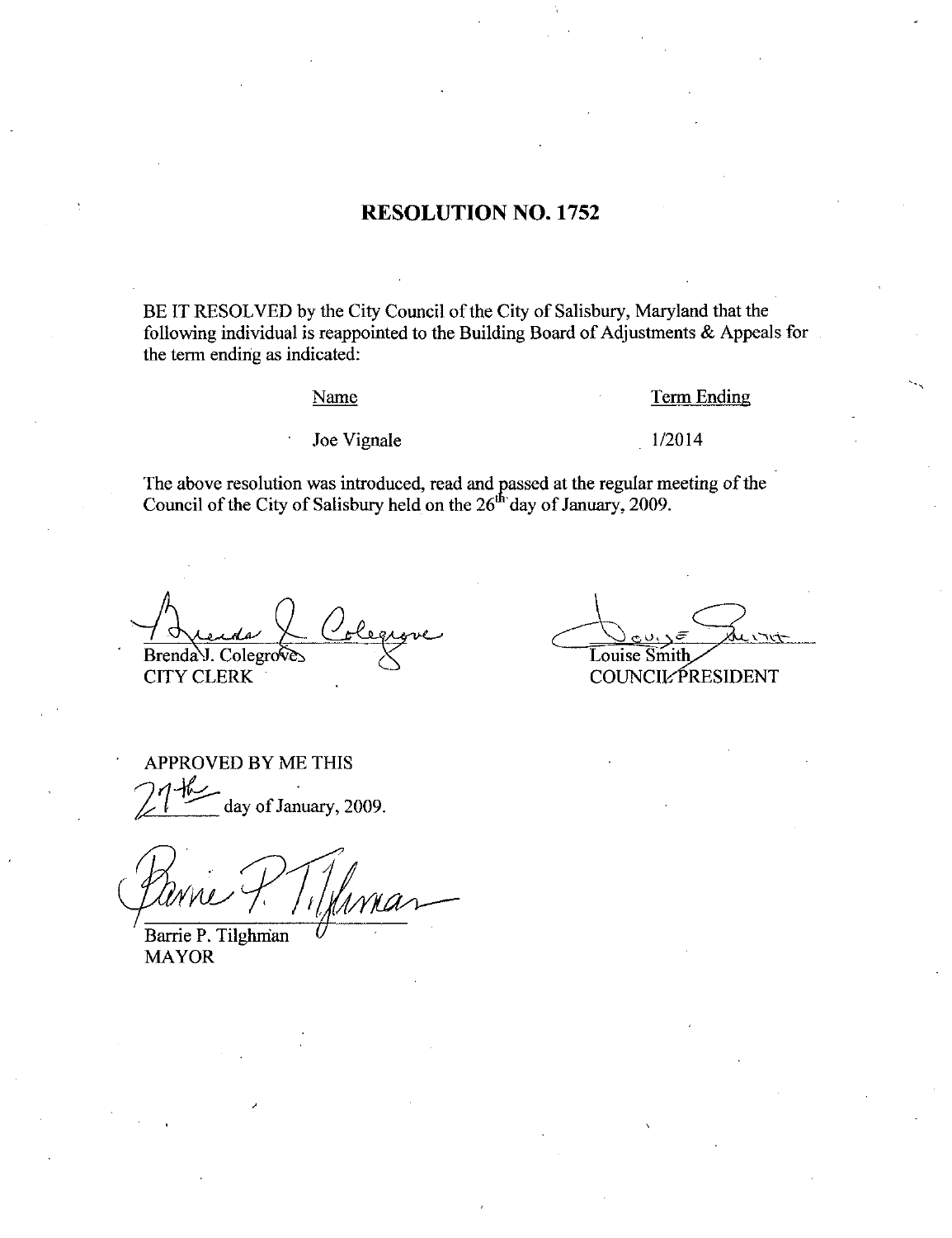# INTER

# **OFFICE** MEMO

## OFFICE OF THE MAYOR

| To:      | John Pick                                                    |
|----------|--------------------------------------------------------------|
| From:    | Sherrell McBride $51$                                        |
| Subject: | Reappointment to the Building Board of Adjustments & Appeals |
| Date:    | January 21, 2009                                             |

The Mayor would like to reappoint the following person to the Building Board of Adjustments  $\&$ Appeals Name<br>Joe Vignale 1/2014

Name Term Ending

Mr. Vignale has been a member since 1995.

Attached you will find information about Mr. Vignale and the Resolution necessary for his reappointment. Please forward this information to the City Council so it may be placed on their agenda for the next Council meeting. Please let me know if you have any questions.

Attachment

CC: Mayor Tilghman William Holland